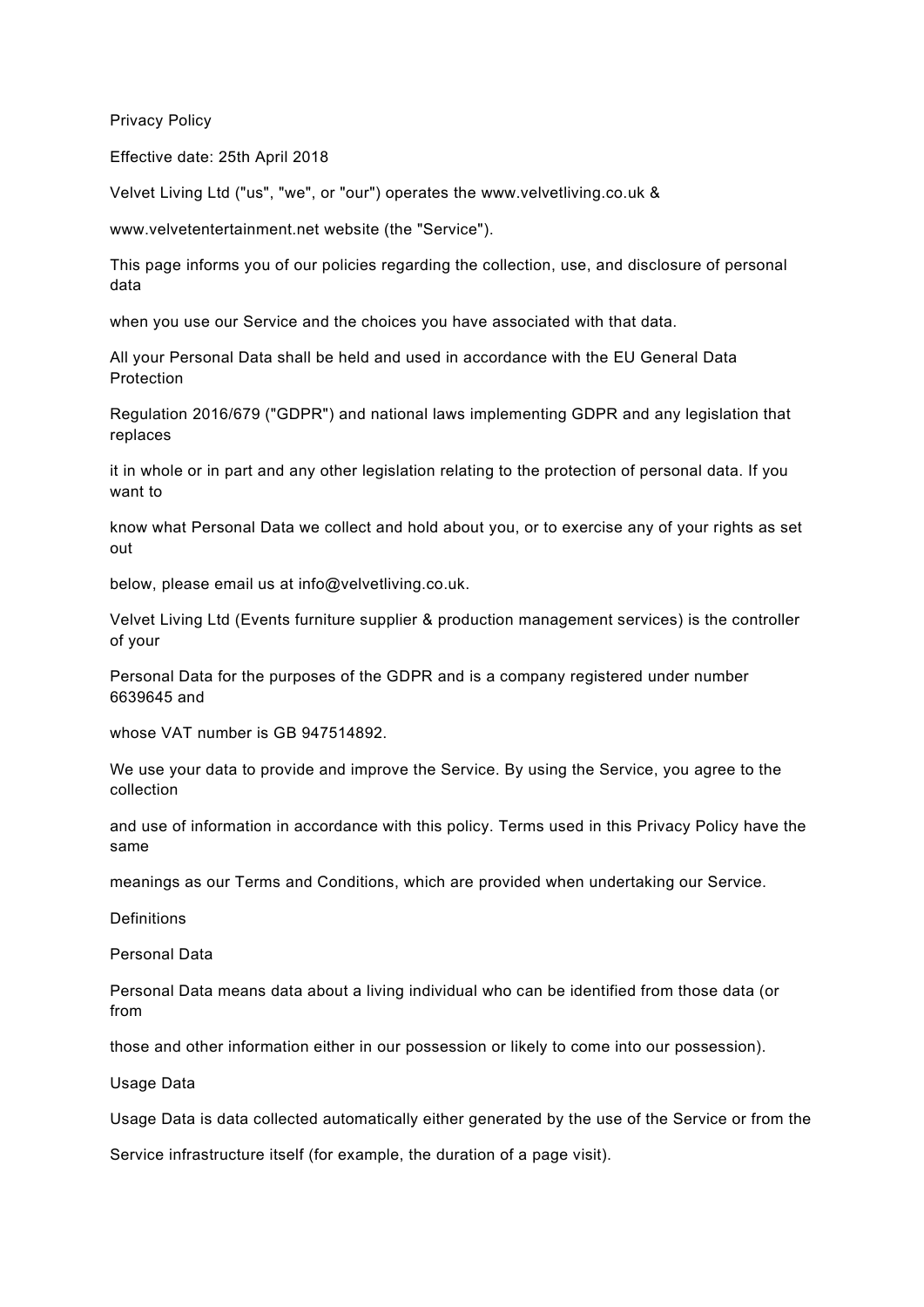## Cookies

Cookies are small pieces of data stored on a User's device.

Data Controller

Data Controller means a person who (either alone or jointly or in common with other persons)

determines the purposes for which and the manner in which any personal data are, or are to be,

processed.

For the purpose of this Privacy Policy, we are a Data Controller of your data.

Data Processor (or Service Providers)

Data Processor (or Service Provider) means any person (other than an employee of the Data

Controller) who processes the data on behalf of the Data Controller.

2

We may use the services of various Service Providers in order to process your data more effectively.

Data Subject

Data Subject is any living individual who is the subject of Personal Data.

User

The User is the individual using our Service. The User corresponds to the Data Subject, who is the

subject of Personal Data.

Information Collection and Use

We collect several different types of information for various purposes to provide and improve our

Service to you.

Types of Data Collected

Personal Data

While using our Service, we may ask you to provide us with certain personally identifiable information

that can be used to contact or identify you ("Personal Data"). Personally identifiable information may

include, but is not limited to:

- Email address
- First name and last name
- Phone number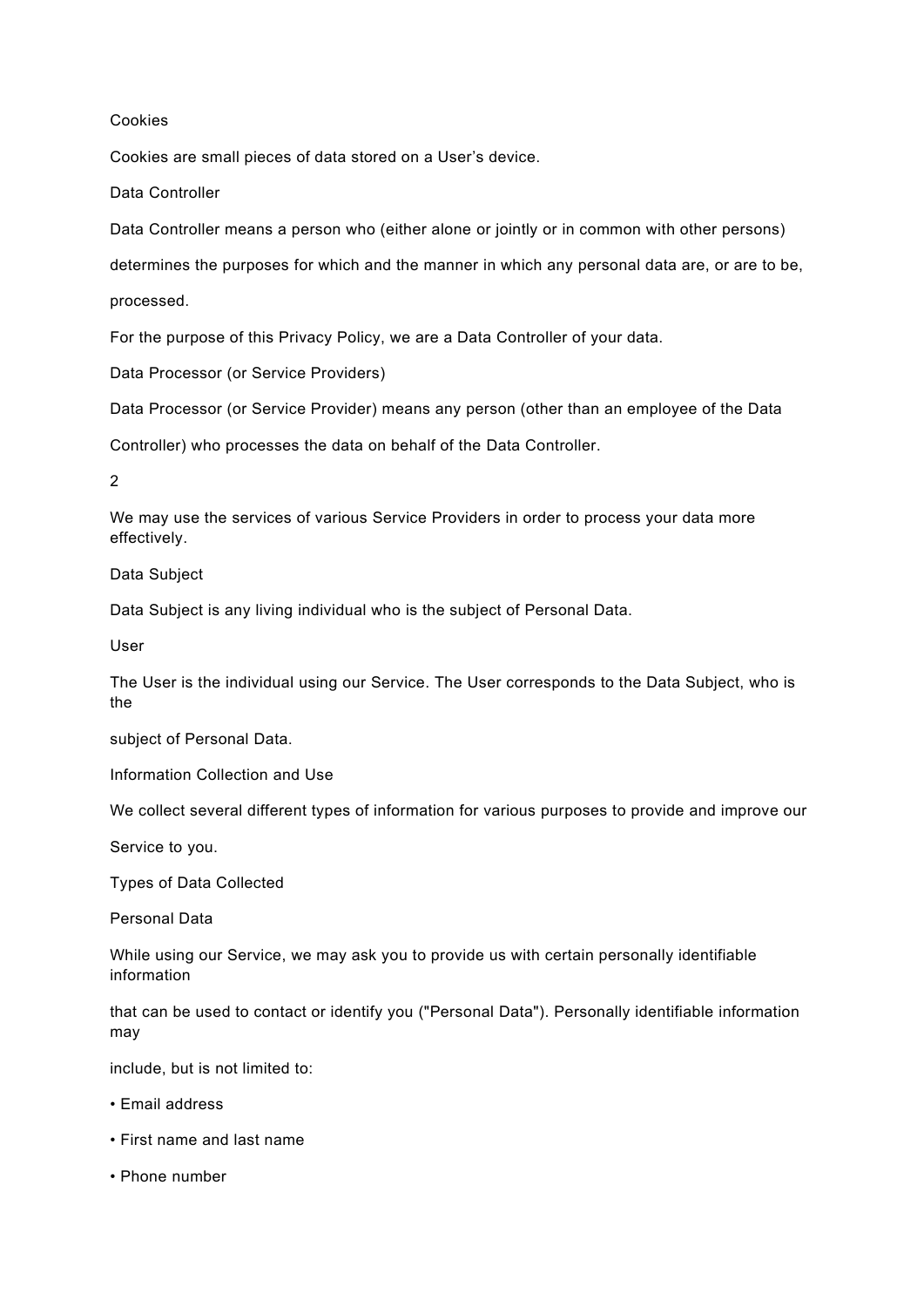• Address, city, county, postcode

• Cookies and Usage Data

You may provide us with information in a number of ways:

• By supplying us with the Information as listed above, on an individual basis by registering as to

use our Service or subscribing to receive updates or offers from us.

• By corresponding with us by email, in which case we may retain the content of your email

messages together with your email address and our responses

• Through any preferences and areas of interest as advised by you on subscribing to our online

services;

• By Information provided when you use our mobile optimised website from your portable handheld device including details of your physical location, where you have agreed to it being used.

We may use your Personal Data to contact you with newsletters, marketing or promotional materials

and other information that may be of interest to you. You may opt out of receiving any, or all, of these

communications from us at any time, by following the unsubscribe link at the bottom of the emails or by

contacting us directly.

Usage Data

We may also collect information on how the Service is accessed and used ("Usage Data"). This Usage

Data may include information such as your computer's Internet Protocol address (e.g. IP address),

browser type, browser version, the pages of our Service that you visit, the time and date of your visit,

the time spent on those pages, unique device identifiers and other diagnostic data.

3

Tracking Cookies Data

We use cookies and similar tracking technologies to track the activity on our Service and hold certain

information.

Cookies are files with small amount of data which may include an anonymous unique identifier. Cookies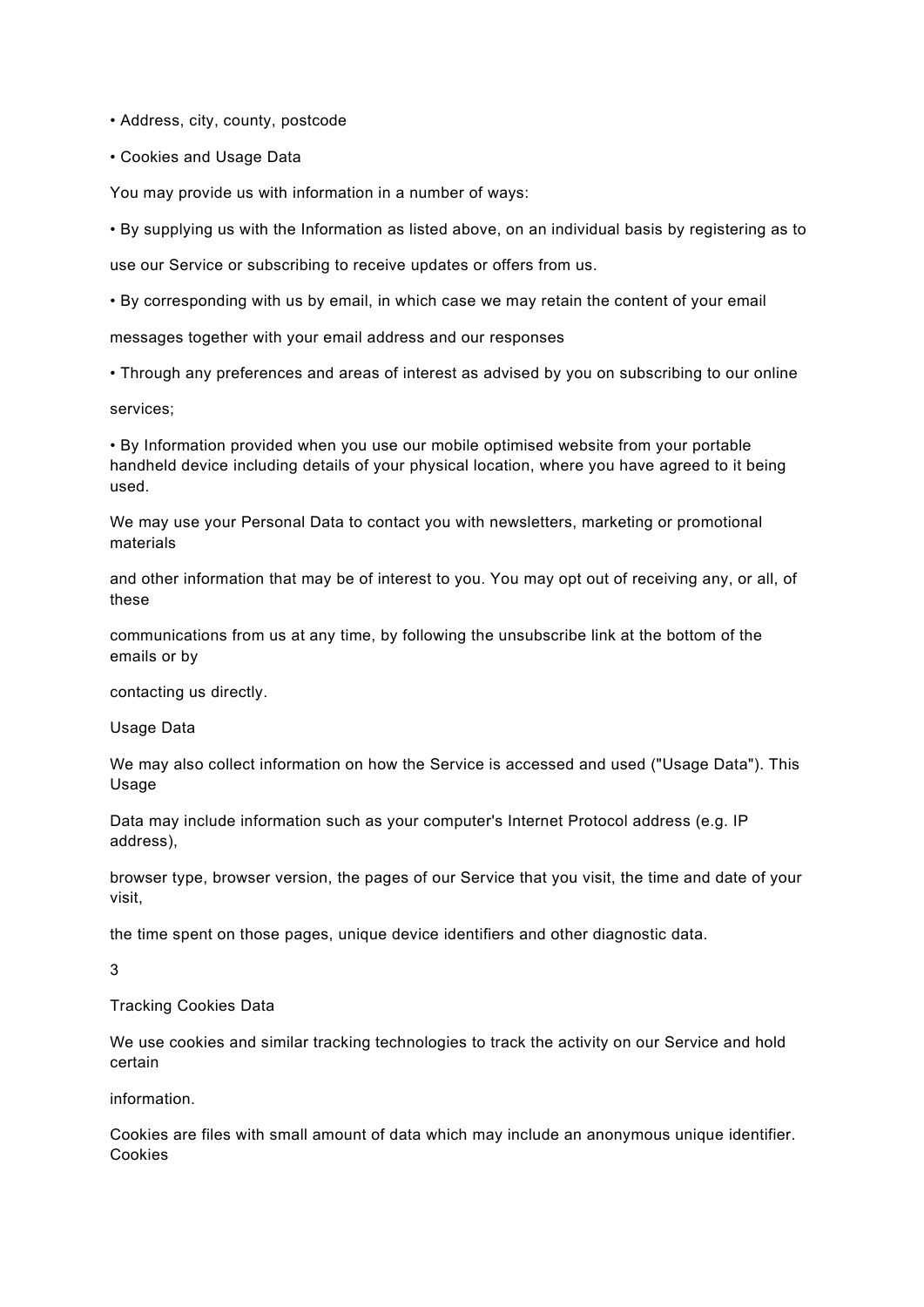are sent to your browser from a website and stored on your device. Tracking technologies also used

are beacons, tags, and scripts to collect and track information and to improve and analyse our Service.

You can instruct your browser to refuse all cookies or to indicate when a cookie is being sent. However,

if you do not accept cookies, you may not be able to use some portions of our Service.

Examples of Cookies we use:

- Session Cookies. We use Session Cookies to operate our Service.
- Preference Cookies. We use Preference Cookies to remember your preferences and various

settings.

• Security Cookies. We use Security Cookies for security purposes.

## Use of Data

Velvet Living Ltd uses the collected data for various purposes:

- To provide and maintain our Service
- To notify you about changes to our Service
- To allow you to participate in interactive features of our Service when you choose to do so
- To provide customer support
- To gather analysis or valuable information so that we can improve our Service
- To monitor the usage of our Service
- To detect, prevent and address technical issues

• To provide you with news, special offers and general information about other goods, services and

events which we offer that are similar to those that you have already purchased or enquired about

unless you have opted not to receive such information

Retention of Data

Velvet Living Ltd will retain your Personal Data only for as long as is necessary for the purposes set out

in this Privacy Policy. We will retain and use your Personal Data to the extent necessary to comply with

our legal obligations (for example, if we are required to retain your data to comply with applicable laws),

resolve disputes, and enforce our legal agreements and policies.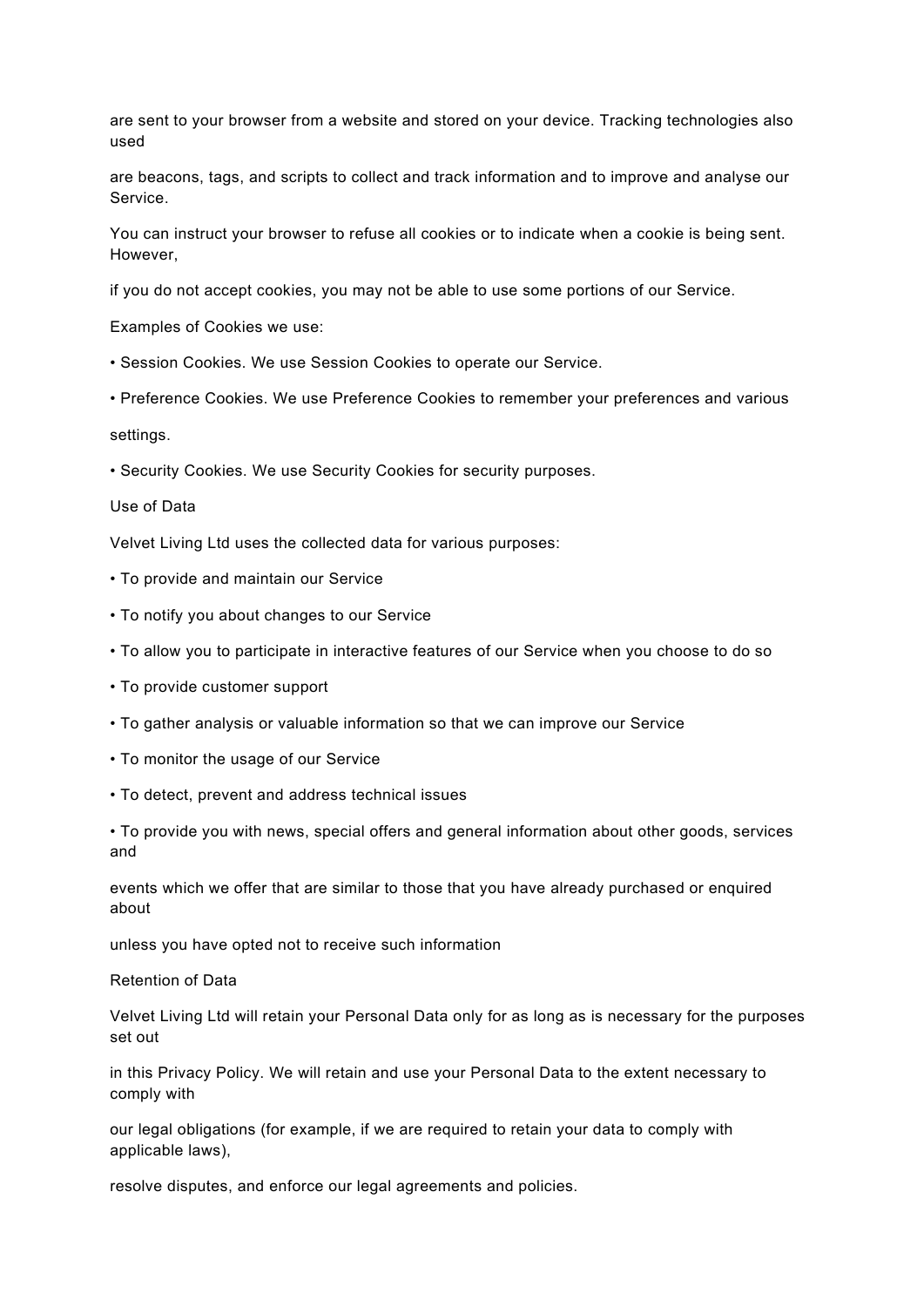Velvet Living Ltd will also retain Usage Data for internal analysis purposes. Usage Data is generally

retained for a shorter period of time, except when this data is used to strengthen the security or to

improve the functionality of our Service, or we are legally obligated to retain this data for longer time

periods.

In certain circumstances, once we have deleted or anonymised your data, we may need to retain parts

of it (for example, your email address), in order to comply with our obligations under GDPR or other

legislation, or for fraud detection purposes.

4

Transfer of Data

Your information, including Personal Data, may be transferred to — and maintained on computers

located outside of your country where the data protection laws may differ than those within your area.

If you are located outside the United Kingdom and choose to provide information to us, please note that

we transfer the data, including Personal Data, to the United Kingdom and process it there.

Your consent to this Privacy Policy followed by your submission of such information represents your

agreement to that transfer.

Velvet Living Ltd will take all steps reasonably necessary to ensure that your data is treated securely

and in accordance with this Privacy Policy and no transfer of your Personal Data will take place to an

organisation or a country unless there are adequate controls in place including the security of your data

and other personal information.

Disclosure of Data

Disclosure for Law Enforcement

Under certain circumstances, Velvet Living Ltd may be required to disclose your Personal Data if

required to do so by law or in response to valid requests by public authorities (e.g. a court or a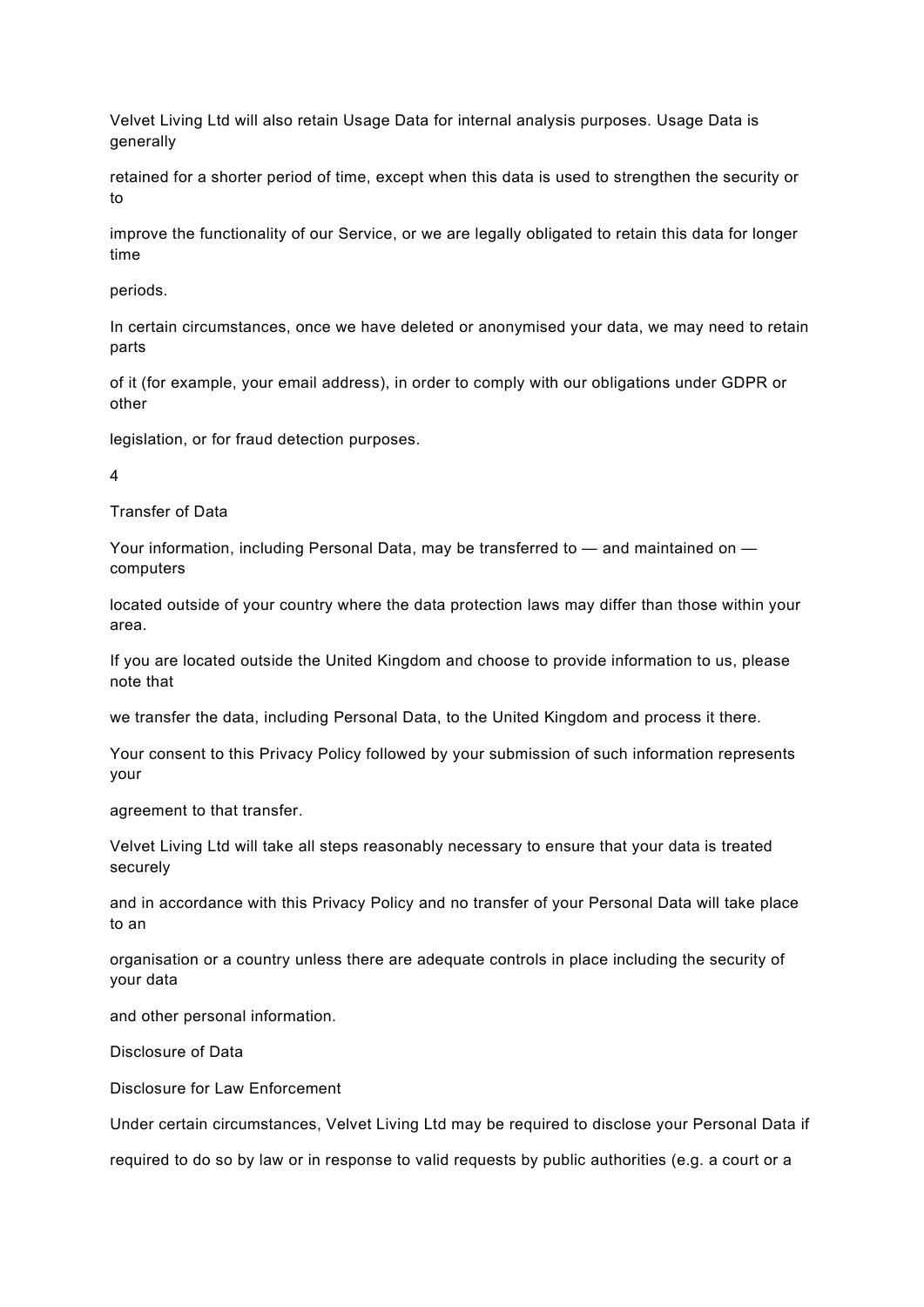government agency).

Legal Requirements

Velvet Living Ltd may disclose your Personal Data in the good faith belief that such action is necessary

to:

- To comply with a legal obligation
- To protect and defend the rights or property of Velvet Living Limited
- To prevent or investigate possible wrongdoing in connection with the Service
- To protect the personal safety of users of the Service or the public
- To protect against legal liability

The legal basis for processing your Information

• Under GDPR, the main grounds that we rely upon in order to process your Personal Data are the

following:

• Necessary for compliance with a legal obligation – we are subject to certain legal requirements

which may require us to process your Personal Data. We may also be obliged by law to disclose

your Information to a regulatory body or law enforcement agency;

• Necessary for the purposes of legitimate interests - either we, or a third party, will need to process

your Personal Data for the purposes of our (or a third party's) legitimate interests, provided we have

established that those interests are not overridden by your rights and freedoms, including your right

to have your Information protected. Our legitimate interests include responding to requests and

enquiries from you or a third party, notifying of changes to our Service, optimising our website and

user experience, informing you about related and relevant properties and ensuring that our

operations are conducted in an appropriate and efficient manner;

5

• Consent – in some circumstances, we may ask for your consent to process your Personal Data in a

particular way.

Security Of Data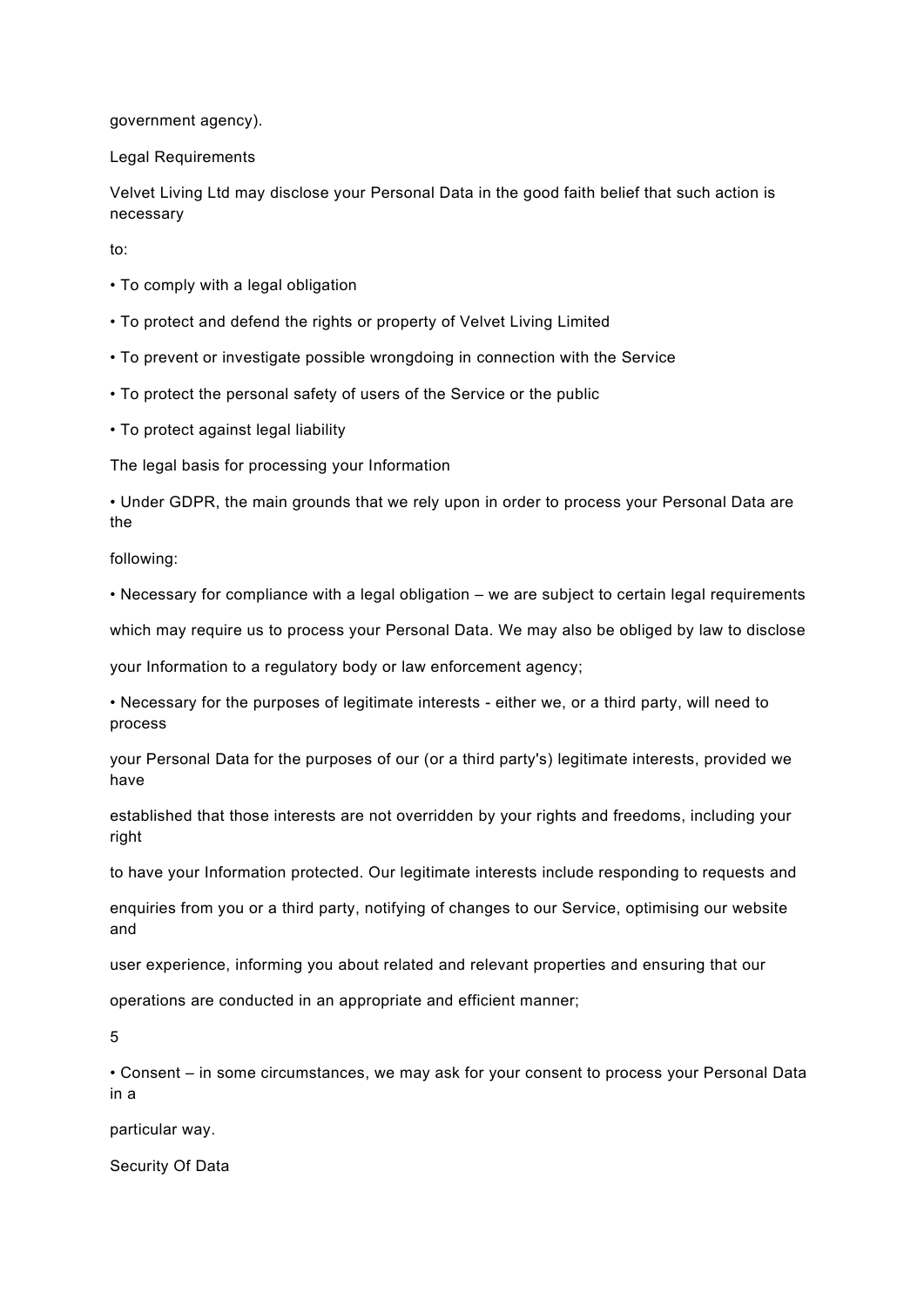The security of your data is important to us,but remember that no method of transmission over the

Internet, or method of electronic storage is 100% secure. While we strive to use commercially

acceptable means to protect your Personal Data, we cannot guarantee its absolute security.

Your Rights

Velvet Living Ltd aims to take reasonable steps to allow you to correct, amend, delete, or limit the use

of your Personal Data.

Whenever made possible, you can update your Personal Data directly within your account settings

section. If you are unable to change your Personal Data, please contact us to make the required

changes.

If you wish to be informed what Personal Data we hold about you and if you want it to be removed from

our systems, please contact us.

In certain circumstances, you have the right:

- To access and receive a copy of the Personal Data we hold about you
- To rectify any Personal Data held about you that is inaccurate
- To request the deletion of Personal Data held about you

You have the right to data portability for the information you provide to Velvet Living Ltd. You can

request to obtain a copy of your Personal Data in a commonly used electronic format so that you can

manage and move it.

To the extent that we are processing your Personal Data based on your consent, you have the right to

withdraw your consent at any time. You can do this by unsubscribing via the link provided in any direct

marketing communication or contacting us at the email address set out above.

You can exercise any of the above rights by contacting us at the email address set out above. You can

exercise your rights free of charge.

Most of the above rights are subject to limitations and exceptions. We will provide reasons if we are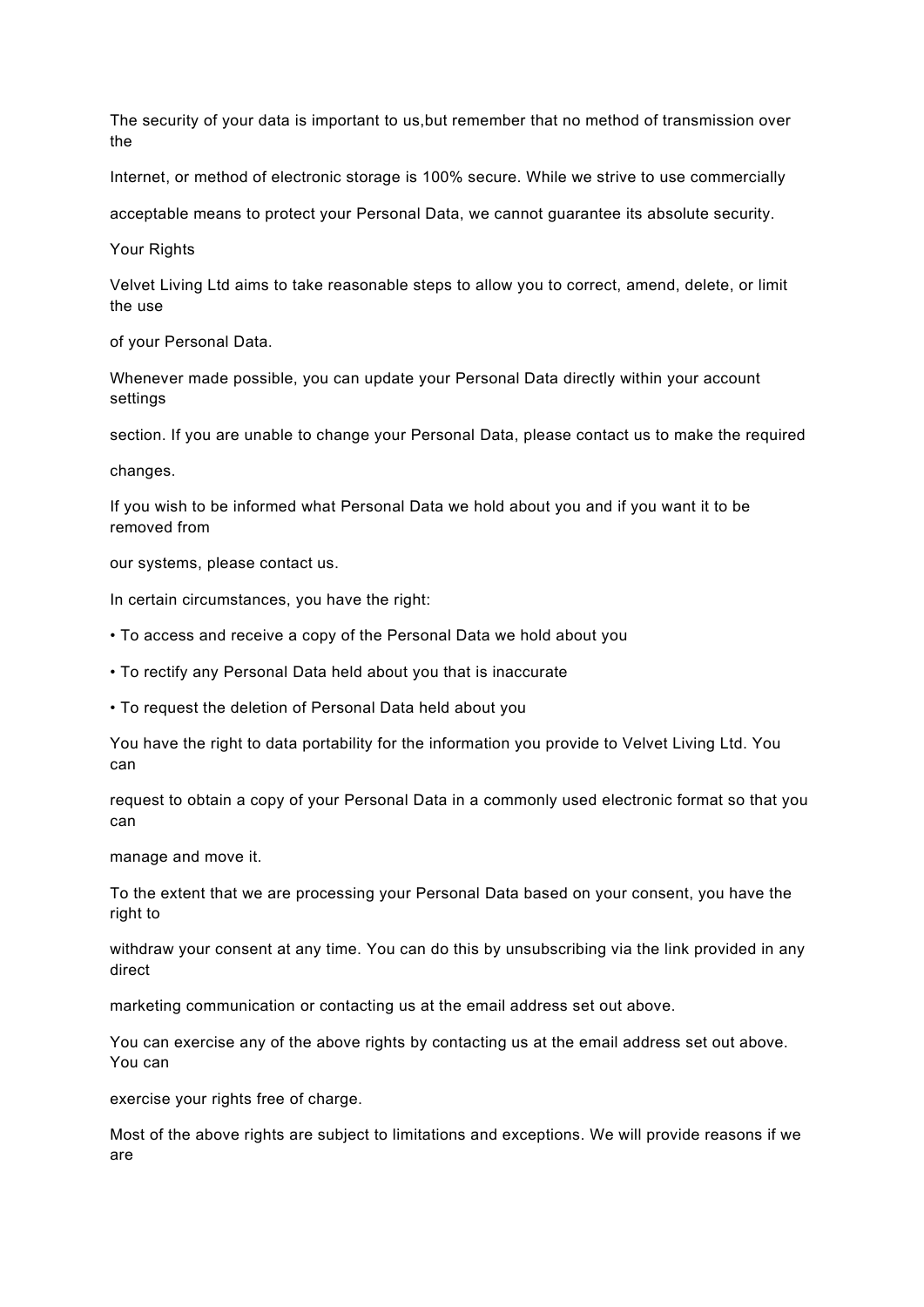unable to comply with any request for the exercise of your rights.

Please note that we may ask you to verify your identity before responding to such requests.

Service Providers

We may employ third party companies and individuals to facilitate our Service ("Service Providers" or

"Data Processors"), to provide the Service on our behalf, to perform Service-related services or to

assist us in analysing how our Service is used.

6

These third parties have access to your Personal Data only to perform these tasks on our behalf and

are obligated not to disclose or use it for any other purpose.

Analytics

We may use third-party Service Providers to monitor and analyse the use of our Service. Google Analytics is a web analytics service offered by Google that tracks and reports website traffic. Google uses the data collected to track and monitor the use of our Service. This data is shared with other Google services. Google may use the collected data to contextualise and personalise the ads of its own advertising network.

You can opt-out of having made your activity on the Service available to Google Analytics by installing the Google Analytics opt-out browser add-on. The add-on prevents the Google Analytics JavaScript (ga.js, analytics.js, and dc.js) from sharing information with Google Analytics about visits activity.

For more information on the privacy practices of Google, please visit the Google Privacy Terms web page.

Behavioral Remarketing

Velvet Living Ltd uses remarketing services to advertise on third party websites to you after you visited

our Service. We and our third-party vendors use cookies to inform, optimise and serve ads based on

your past visits to our Service.

Google AdWords remarketing service is provided by Google Inc.

You can opt-out of Google Analytics for Display Advertising and customise the Google Display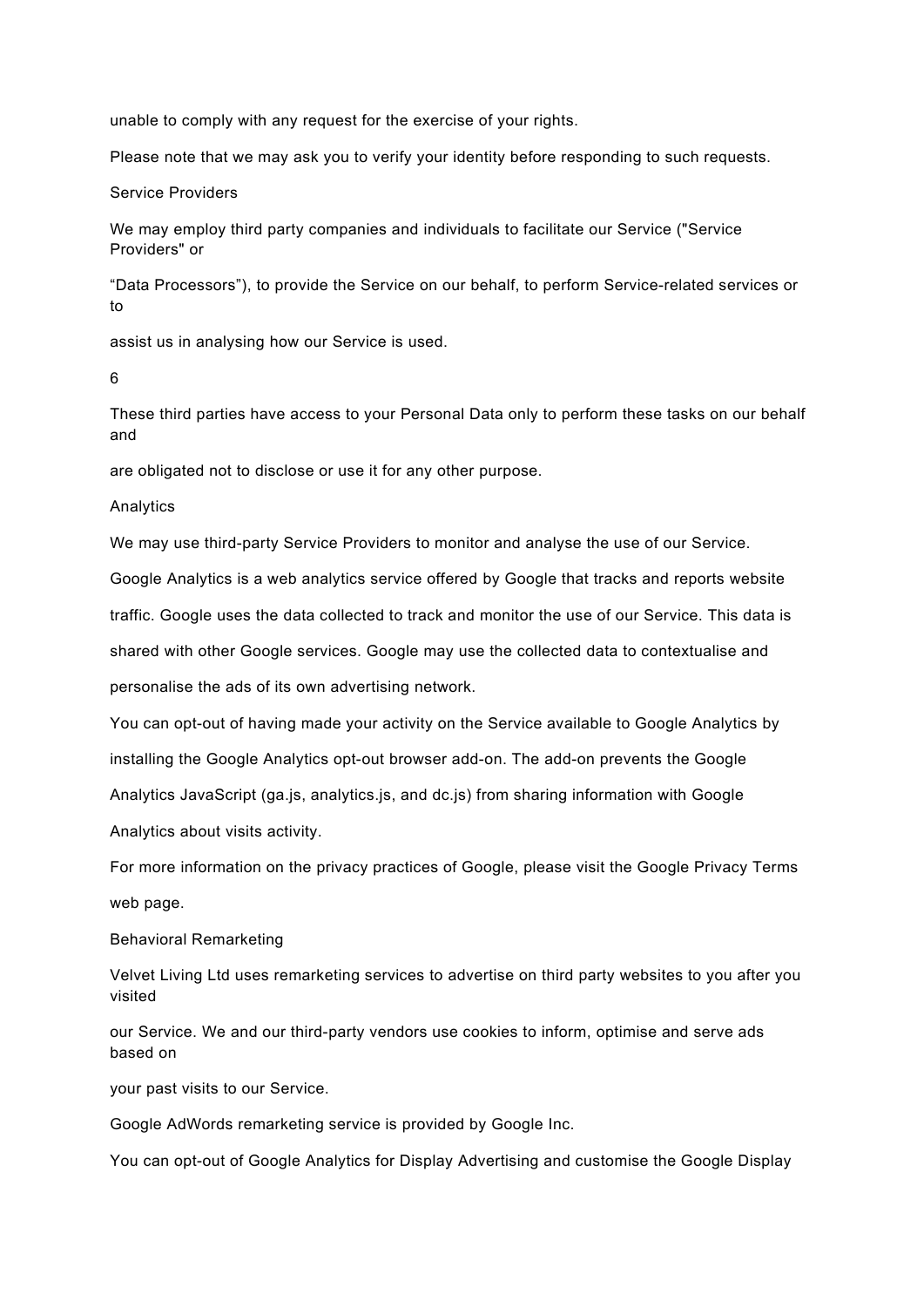Network ads by visiting the Google Ads Settings page.

Google also recommends installing the Google Analytics Opt-out Browser Add-on for your web browser. Google Analytics Opt-out Browser Add-on provides visitors with the ability to prevent their data from being collected and used by Google Analytics.

For more information on the privacy practices of Google, please visit the Google Privacy Terms web page.

Facebook remarketing service is provided by Facebook Inc.

You can learn more about interest-based advertising from Facebook by visiting this page.

To opt-out from Facebook's interest-based ads follow these instructions from Facebook.

Facebook adheres to the Self-Regulatory Principles for Online Behavioral Advertising

established by the Digital Advertising Alliance. You can also opt-out from Facebook and other

participating companies through the Digital Advertising Alliance in the USA, the Digital

Advertising Alliance of Canada in Canada or the European Interactive Digital Advertising

Alliance in Europe, or opt-out using your mobile device settings.

For more information on the privacy practices of Facebook, please visit Facebook's Data Policy.

Trusted Third Parties

In order to provide certain services, we will share your Personal Data with third party service providers

such as IT infrastructure companies and email logistics / marketing automation providers. We will not

share your Personal Data with any third party where it is not necessary to do so to provide a service to

you.

7

- CRM systems and IT infrastructure companies include: Saracen & HubSpot Inc.
- Email logistics / automation provider: MailChimp
- Marketing Agency: Velvet Living ltd
- New Business Owners

If we or our business merges with or is acquired by another business or company, we will share your

Personal Data with the new owners of the business or company and their advisors. If this happens, you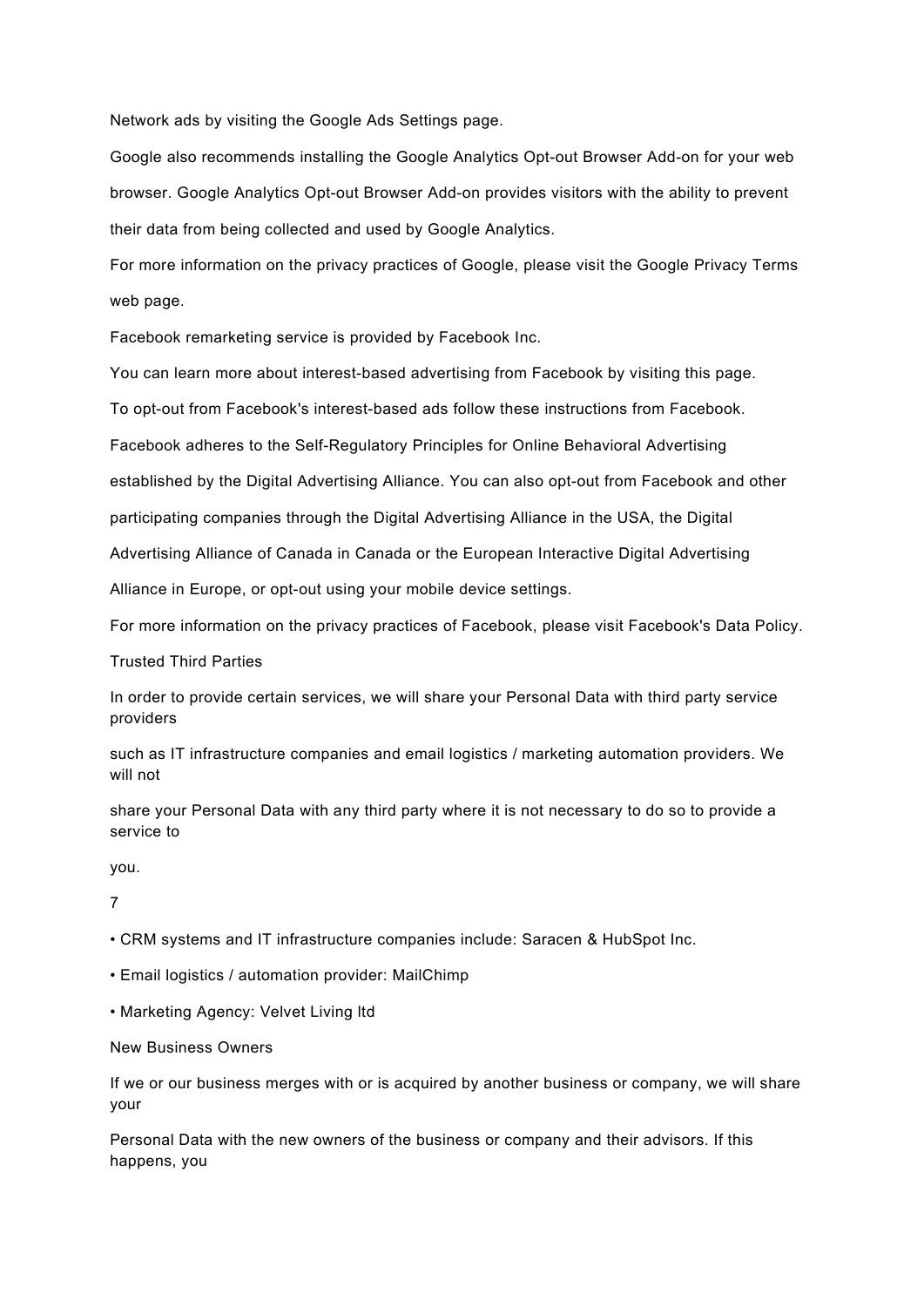will be sent notice of such an event.

Links To Other Sites

Our Service may contain links to other sites that are not operated by us. If you click on a thirdparty link,

you will be directed to that third party's site. We strongly advise you to review the Privacy Policy of

every site you visit.

We have no control over and assume no responsibility for the content, privacy policies or practices of

any third party sites or services.

Children's Privacy

Our Service does not address anyone under the age of 13 ("Children").

We do not knowingly collect personally identifiable information from anyone under the age of 13. If you

are a parent or guardian and you are aware that your Children has provided us with Personal Data,

please contact us. If we become aware that we have collected Personal Data from children without

verification of parental consent, we take steps to remove that information from our servers.

Changes To This Privacy Policy

We may update our Privacy Policy from time to time. We will notify you of any changes by posting the

new Privacy Policy on this page.

We will let you know via email and/or a prominent notice on our Service, prior to the change becoming

effective and update the "effective date" at the top of this Privacy Policy.

You are advised to review this Privacy Policy periodically for any changes. Changes to this Privacy

Policy are effective when they are posted on this page.

Contact Us

If you have any questions about this Privacy Policy, please contact us by visiting our contact page on

our website.

Making a Complaint